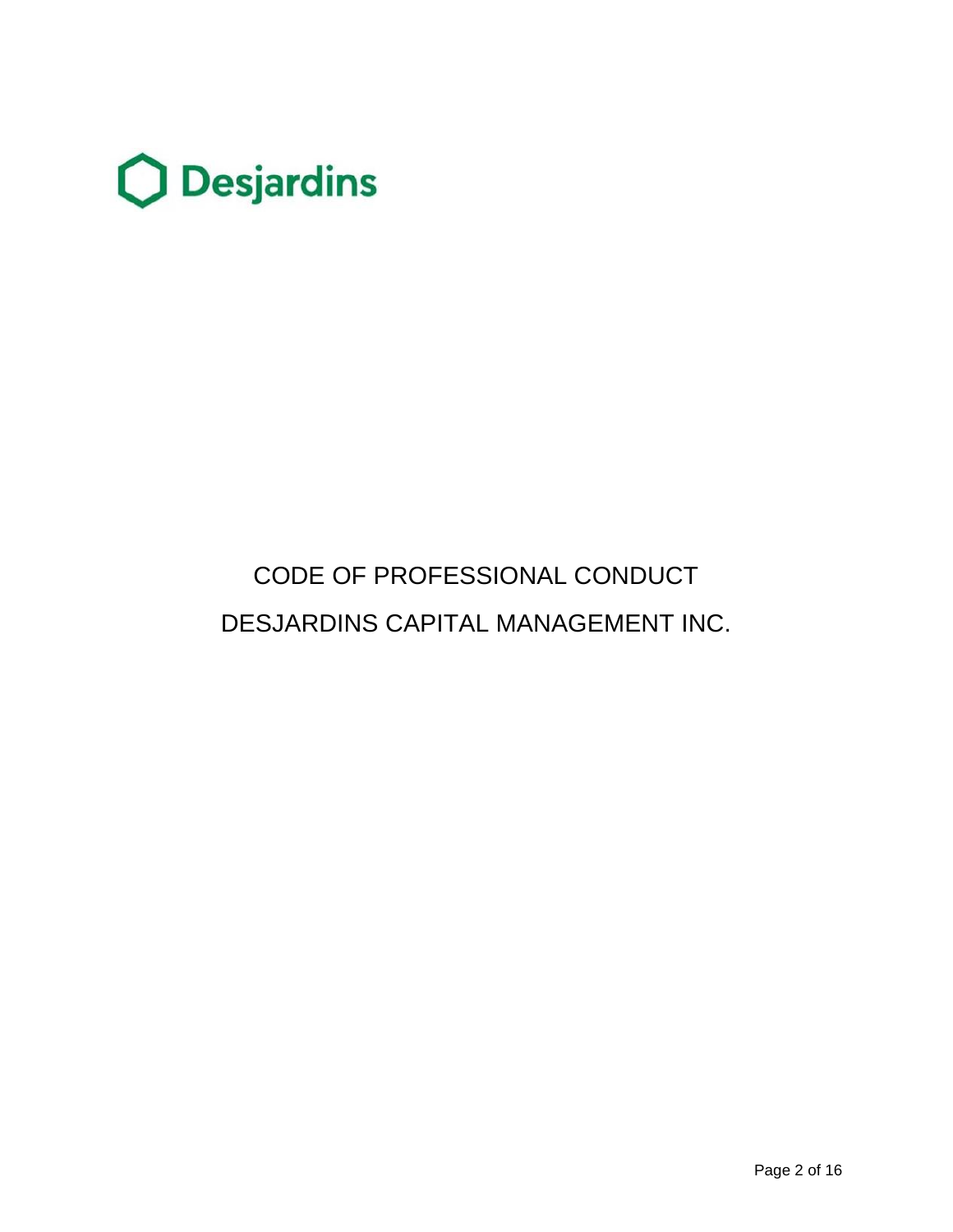# **ETHICS AND PROFESSIONAL CONDUCT AT DESJARDINS**

At Desjardins, Canada's leading cooperative financial group, integrity is a top priority and the cornerstone of our values. It's the basis for the trust our members, clients, business partners, the community and government place in us.

At Desjardins, we seek to inspire confidence around the world through the commitment of our people, our financial strength and our contribution to sustainable prosperity.

For this vision to resonate with our people and to support them in upholding the principles and rules of professional conduct underlying the Code, we rely on a strong sense of ethics. All directors, employees and components are held to the highest standards with respect to their legal, regulatory, contractual and professional obligations.

# **ETHICS AT DESJARDINS**

Our ethics help us ensure we are consistent in what we say, decide and do. They are the common current underlying how we carry out our mission, apply our values in our daily activities and fulfill our professional obligations. We count on our people, as we always have, to ensure this consistency and to fulfill our mission.

Our ethics are rooted in:

- our cooperative identity;
- the values we share with thousands of cooperatives around the world, as defined by the International Cooperative Alliance, in addition to our own corporate values;
- the application of these values to fulfill our mission, which specifies our purpose and role in society.

Our mission and values are reference points for Desjardins directors and employees to use to make sound decisions. They will help you understand the purpose behind the professional conduct rules that you are required to uphold.

Desjardins's mission is to contribute to improving the economic and social well-being of people and communities within the compatible limits of our field of activity:

- by continually developing an integrated cooperative network of secure and profitable financial services, owned and administered by the members, as well as a network of complementary financial organizations with competitive returns controlled by the members;
- by educating people, particularly members, directors and employees, about democracy, economics, solidarity, and individual and collective responsibility.

The fundamental cooperative values, according to the International Cooperative Alliance, are self-help, selfresponsibility, democracy, equality, equity and solidarity. In the tradition of their founders, cooperative members believe in the ethical values of honesty, openness, social responsibility and caring for others.<sup>1</sup>

<sup>1</sup> Source: International Cooperative Alliance, Statement on the Cooperative Identity.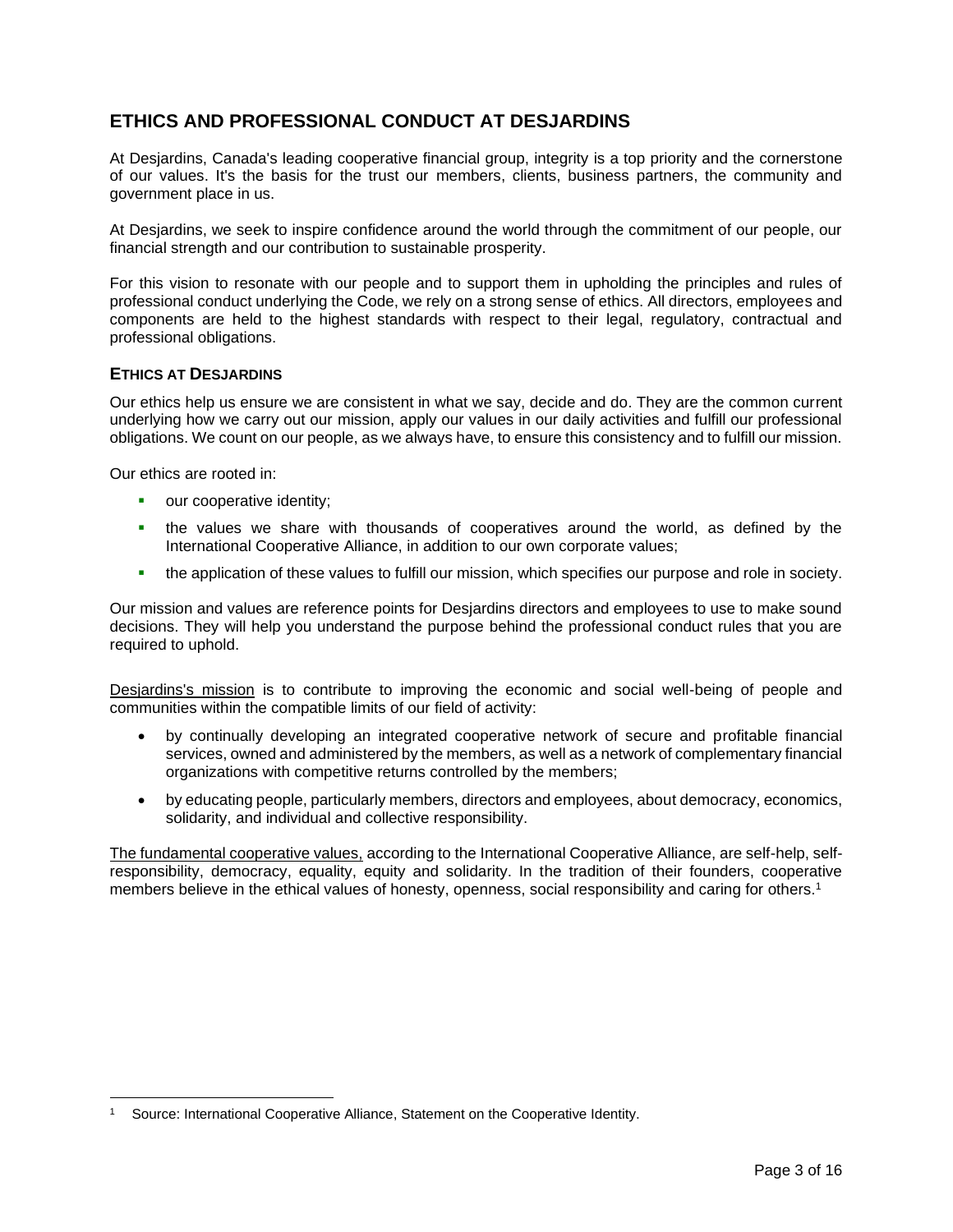Desjardins's own values<sup>2</sup> are as follows:

- Money at the service of human development: At Desjardins, we view money as a tool to support the autonomy and development of people and communities.
- Personal commitment: By choosing Desjardins, our members, directors and employees personally contribute to and invest in the development of our cooperative and our entire group.<sup>3</sup>
- Democratic action: Desjardins is a democratic organization, meaning that all members can participate in making the decisions and shaping the priorities for their cooperative according to the "one member, one vote" principle.
- Integrity and rigour in the cooperative enterprise: We are committed to doing everything we can to earn and maintain the trust of our members, clients and partners, for the common good. This responsibility requires us to demonstrate honesty, objectivity, competence and transparency, and to comply with all regulations governing our business and management practices.
- Solidarity with the community: At Desjardins, we are actively involved in communities' social and economic development to support sustainable prosperity.
- Intercooperation: At Desjardins, we pool our resources in order to best meet our members' and clients' needs and contribute effectively and collectively to community development.

# **PROFESSIONAL CONDUCT AT DESJARDINS**

At Desjardins, professional conduct is guided by the strict principles and rules that make up the Desjardins Code of Professional Conduct. The Code is adopted by the Federation's Board of Ethics and Professional Conduct and approved by the Federation's board of directors.

Drawing on cooperative values and Desjardins's own values, the principles of professional conduct are the cornerstone for the rules of professional conduct. The rules of professional conduct provide precise guidelines and instructions for the actions of directors and employees.

All Desjardins directors, employees and components must comply with the Code in its entirety. Components must enforce the Code and take the necessary steps to resolve any situations that could constitute a violation.

<sup>2</sup> A description is provided for each of Desjardins's values to promote a shared understanding across the organization and to help anyone working at Desjardins apply them in their decision-making and actions.

<sup>&</sup>lt;sup>3</sup> The caisses, the Federation and other Desiardins components.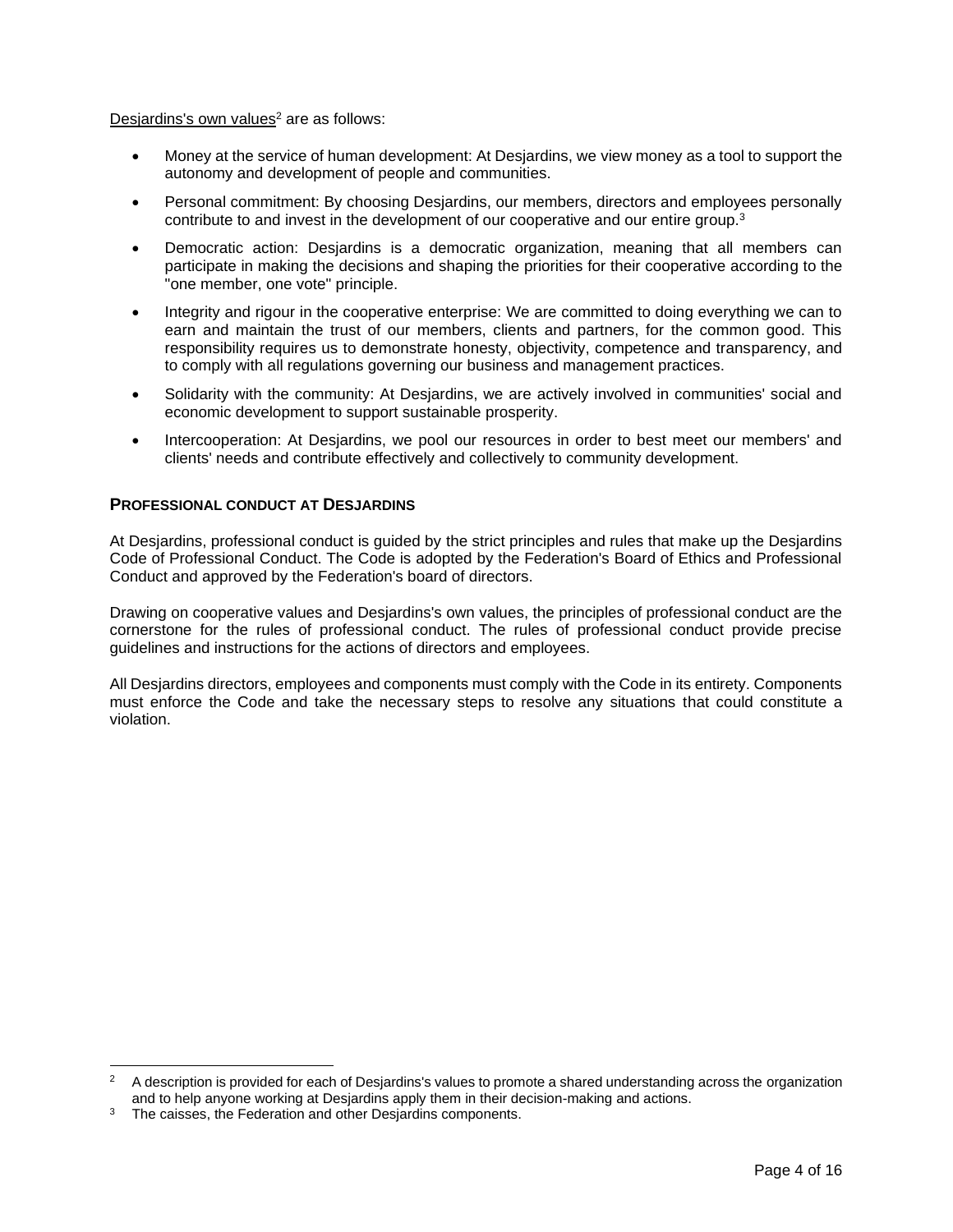# **DESJARDINS CODE OF PROFESSIONAL CONDUCT**

## **PRINCIPLES OF PROFESSIONAL CONDUCT**

The principles of professional conduct guide the decisions and conduct of Desjardins directors, employees and components, particularly in situations not covered by rules.

## **1. Respect for others**

Desjardins recognizes that everyone is fundamentally worthy, free and accountable.

Under this principle, as a Desjardins director or employee, you undertake to:

- a) treat everyone with fairness, respect and courtesy;
- b) strictly protect confidentiality and exercise discretion;
- c) always do what's best for members and clients;
- d) provide others with accurate, useful and understandable information so they can make informed decisions;
- e) act in a professional manner at all times;
- f) refrain from all forms of harassment and discrimination.

#### **2. Respect for the public interest and the common good**

In line with our mission of contributing to the economic and social well-being of people and communities, Desjardins believes that the public interest must take priority over private interests.

Under this principle, as a Desjardins director or employee, you undertake to:

- a) act with honesty, integrity and transparency;
- b) comply with all applicable legislation;
- c) place members' and clients' interests ahead of your own;
- d) encourage members to exercise their democratic rights;
- e) support freedom of opinion and judgment in decision-making;
- f) maintain Desjardins's independence with respect to political, religious and other affiliations.

#### **3. Respect for the organization**

Desjardins is the result of an ongoing democratic grassroots movement whose reputation must be protected to ensure its continuity.

Under this principle, as a Desjardins director or employee, you undertake to:

- a) refrain from committing any act that may harm Desjardins;
- b) be loyal to Desjardins;
- c) support democratically established priorities and decisions;
- d) protect the confidential nature of Desjardins's priorities, plans, projects and decisions;
- e) contribute to the development, efficiency and financial strength of Desjardins.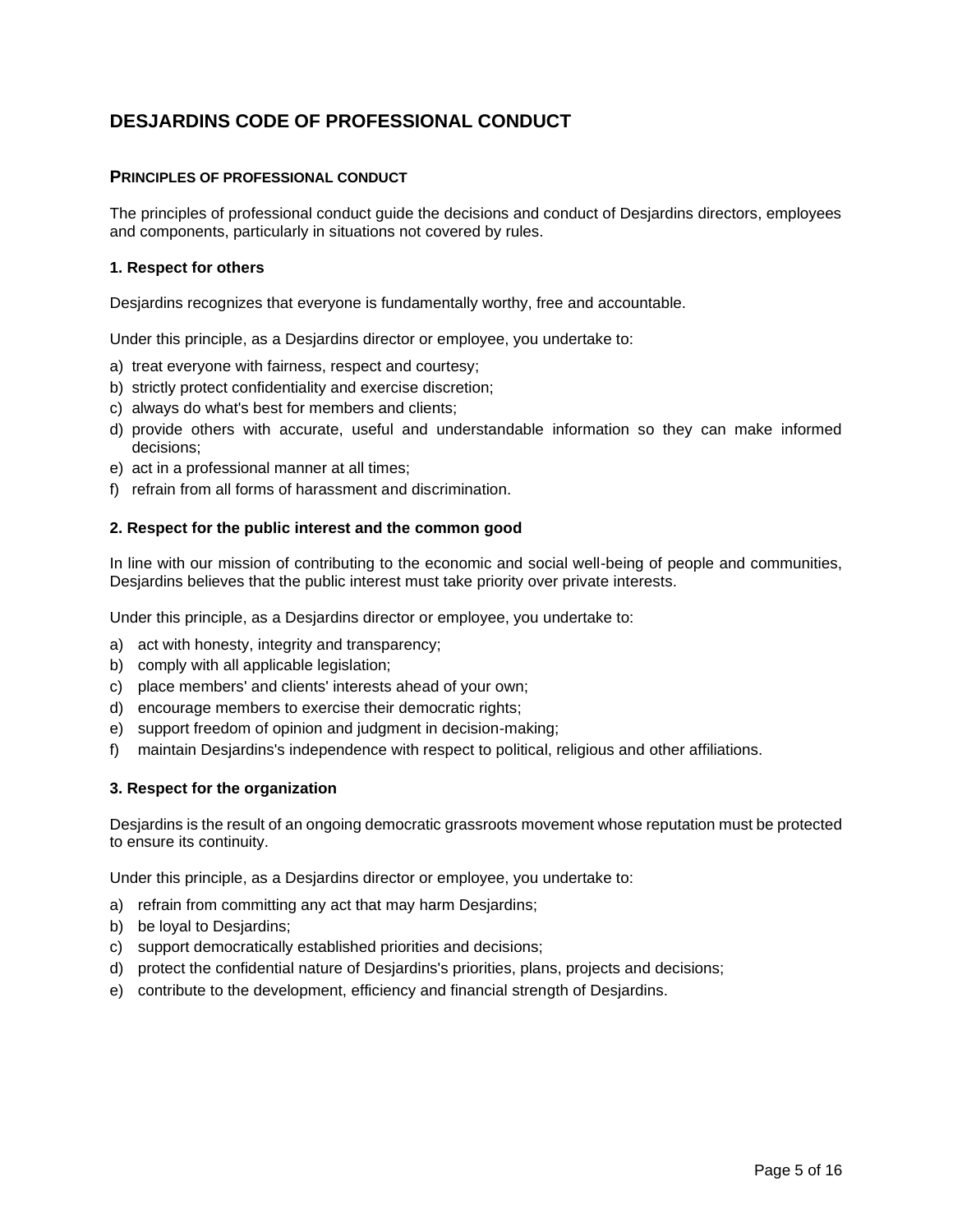## **RULES OF PROFESSIONAL CONDUCT**

The rules of professional conduct apply to your duties and obligations. They describe the appropriate conduct to adopt in specific situations. In applying these rules, you must take into account the values and principles upon which they are based.

## **1. DEFINITIONS AND INTERPRETATION**

Definitions are provided in Appendix 1.

# RULES FOR DIRECTORS AND EMPLOYEES

# **2. RESPONSIBILITIES AND DUTIES**

In fulfilling your duties as a director or employee, you must always act with prudence, diligence, honesty and loyalty. You must comply with the laws, regulations, regulator-issued guidelines and Desjardins Group governance documents that apply for the jurisdiction in which you or Desjardins carries out activities, as well as all component governance documents. You must not participate, either directly or indirectly, in illegal transactions or practices that are unacceptable under the governance documents or the Code.

If a specific legal framework applies to your profession or industry (such as insurance, securities or trust services), you must uphold the spirit and provisions of that framework and the principles and rules of professional conduct.

If you are an employee whose primary responsibilities involve performing duties for another component, you must also uphold the component's principles and rules of professional conduct.

# **3. CONFLICTS OF INTEREST**

You must avoid putting yourself in conflict of interest situations. There is a conflict of interest when you are in a situation of any kind that may cause (real) or appear to cause (perceived) you to act in your own interests or the interests of another person, including a related party, instead of in the interests of the component as is your duty.

If you find yourself in a real conflict of interest situation, you must immediately report the full details of the situation to your board if you are a director, or to your immediate supervisor if you are an employee. You must abstain from voting on or making any decisions about any issue related to the situation and avoid influencing any related vote or decision. You must withdraw from the meeting during any discussions or decision-making related to the situation. Where necessary, you can provide information about the situation prior to discussions. Your disclosure of the conflict of interest and withdrawal from the meeting must be recorded in the meeting minutes.

If you find yourself in a perceived conflict of interest situation, you must immediately report the full details of the situation to your board if you are a director, or to your immediate supervisor if you are an employee.

Depending on your component's conflict of interest rules, your board if you're a director, or your immediate supervisor if you're an employee, must decide what action to take. Options include:

- asking you to leave during discussions and decision-making:
- limiting your participation in discussions and decision-making;
- requesting an opinion from the body in charge of professional conduct;
- deciding that no action is necessary.

Your disclosure of the conflict of interest, the subsequent decision made about you, and the reasoning behind this decision must be recorded in the meeting minutes or summary or your employee file, as applicable.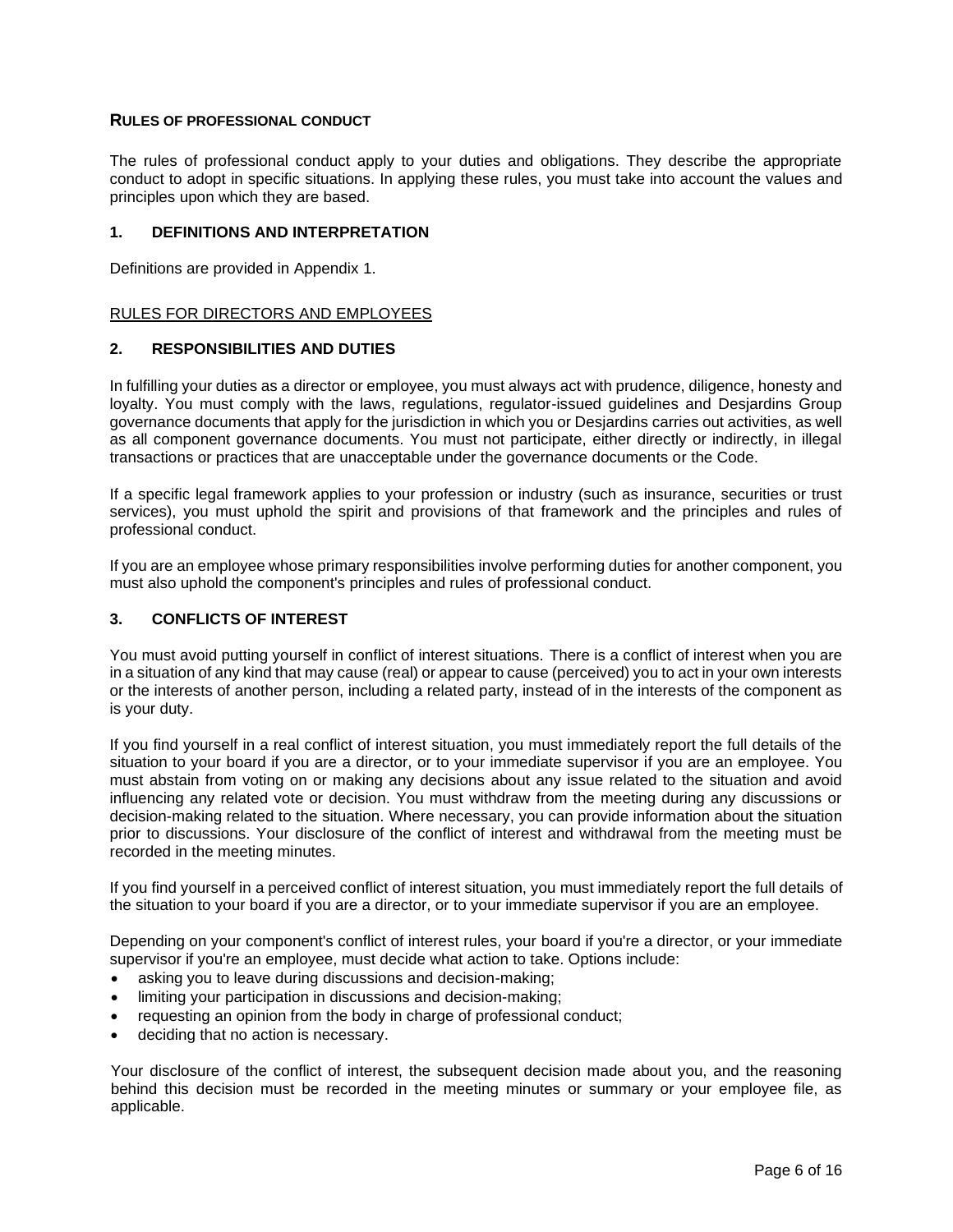# **4. GIFTS AND GRATUITIES**

#### **a) Monetary gifts**

You may never accept or solicit gifts in the form of cash, cheques or marketable securities, for yourself, a related party or a third party, unless the solicitation is part of a fundraising campaign for an organization recognized by the component or Desjardins.

#### **b) Other gifts and gratuities**

You may accept modest gifts and gratuities such as gift cards, hospitality, tickets to sporting or cultural events, or other benefits provided they are offered as a professional courtesy in support of good business relationships.

You must make sure the gift or gratuity does not impair your objectivity, influence or attempt to influence your judgment or decision, or change how services are provided.

You cannot accept a gift or gratuity if it creates a perceived conflict of interest.

You must refuse any gift that could harm a component's or Desjardins's reputation if it were made public.

Under no circumstances may you allow a third party to cover the cost of your travel and accommodations, unless the third party is a Desjardins component.

If you have any doubts about a situation, you must check with the component's body or operational unit in charge of ethics and professional conduct or, if you are an employee, with your immediate supervisor.

#### **5. PREFERENTIAL TREATMENT**

As a director, you must refuse any requests for preferential treatment in exchange for immediate or future benefits for yourself or a third party. You must report these requests to the body in charge of ethics and professional conduct.

As an employee, you must refuse any requests for preferential treatment in exchange for immediate or future benefits for yourself or a third party. You must report these requests to your immediate supervisor or the body in charge of ethics and professional conduct.

#### **6. GOODS AND SERVICES CONTRACTS**

You must not influence the component or participate on behalf of the component in negotiating or concluding a goods or services contract that could be awarded to you, a person related to you or a member of your immediate family.

## **7. INCOMPATIBLE DUTIES**

You may not perform any activity for or hold any position or job with a competitor if doing so could jeopardize the interests of a component or Desjardins. "Competitor" means any party, other than a component, that manufactures, sells or distributes products or services that compete with Desjardins's financial or other activities and that target the same client base.

The component's board of directors, on the advice of the body in charge of professional conduct, is responsible for assessing the degree of competition and the risk of harm that situations involving directors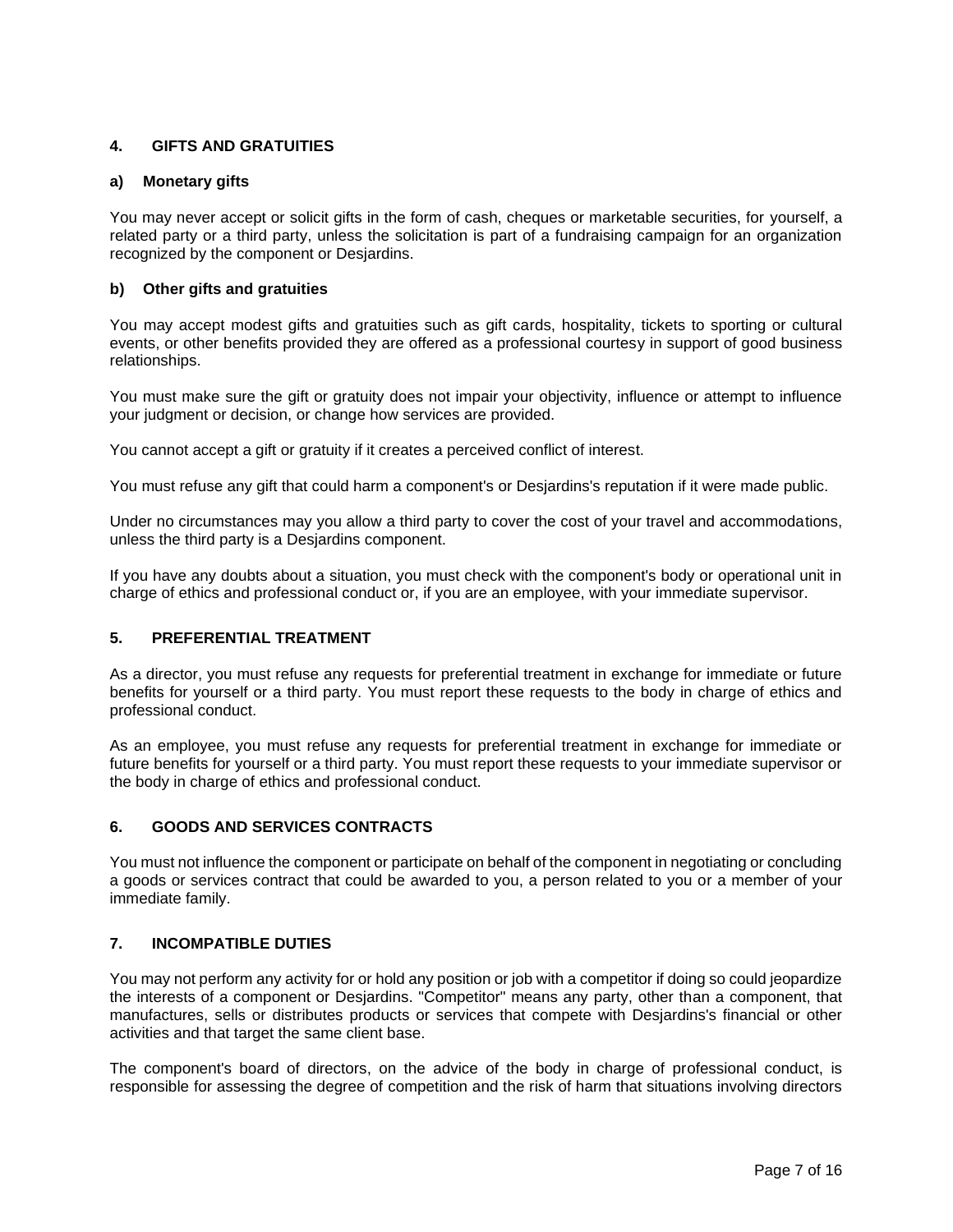may represent. For situations involving employees, the assessment is made by the component's designated body, unit or person.

## **8. RESPECT FOR THE ORGANIZATION**

- a) You must refrain from making remarks or expressing opinions that could be harmful to the interests, image or reputation of a component or Desjardins.
- b) You must take the necessary steps to ensure that any disputes involving the interests of any components remain confidential.
- c) You must avoid harming the interests, image and reputation of a component or Desjardins in your activities both as part of and outside of your position or job.
- d) You may never give the impression that you are speaking on behalf of a component or Desjardins without authorization.

The obligations in this section remain in effect even after you no longer hold office or are no longer employed.

# **9. CONFIDENTIALITY**

You may access only the confidential information needed to do your job, and only as required in your duties.

You may never disclose confidential information, unless duly authorized to do so, such as with a member's or client's written consent, or unless such disclosure is permitted or required by law.

You may never use confidential information for your own benefit or for the benefit of someone else.

The obligations in this section remain in effect even after you no longer hold office or are no longer employed.

#### **10. PROPERTY, INFORMATION AND DATA PROTECTION**

You must protect access to confidential information and the confidential nature of all Desjardins components' business, systems, programs, processes and projects. You must comply with legislation, Desjardins Group governance documents and the component's governance documents on intellectual property, data protection and privileged information. You may not plagiarize or compile part or all of any document in any form whatsoever.

# **11. ELECTORAL PROCESS**

Directors, individuals who wish to run as candidates in a component's election, anyone who nominates an election candidate, and employees must comply with the laws, regulations, processes, rules of conduct and decisions that apply to the election. You must:

- a) conduct yourself in a manner that is free from undue influence and preferential treatment and that refrains from damaging the reputation of others
- b) as an employee, avoid partisan actions during any and all elections within a component;
- c) as a manager, refrain from inciting, requiring or otherwise compelling employees to take partisan actions during any and all elections within a component.

When a component provides candidates with opportunities for exposure, the component must make sure that all candidates have equal access to them.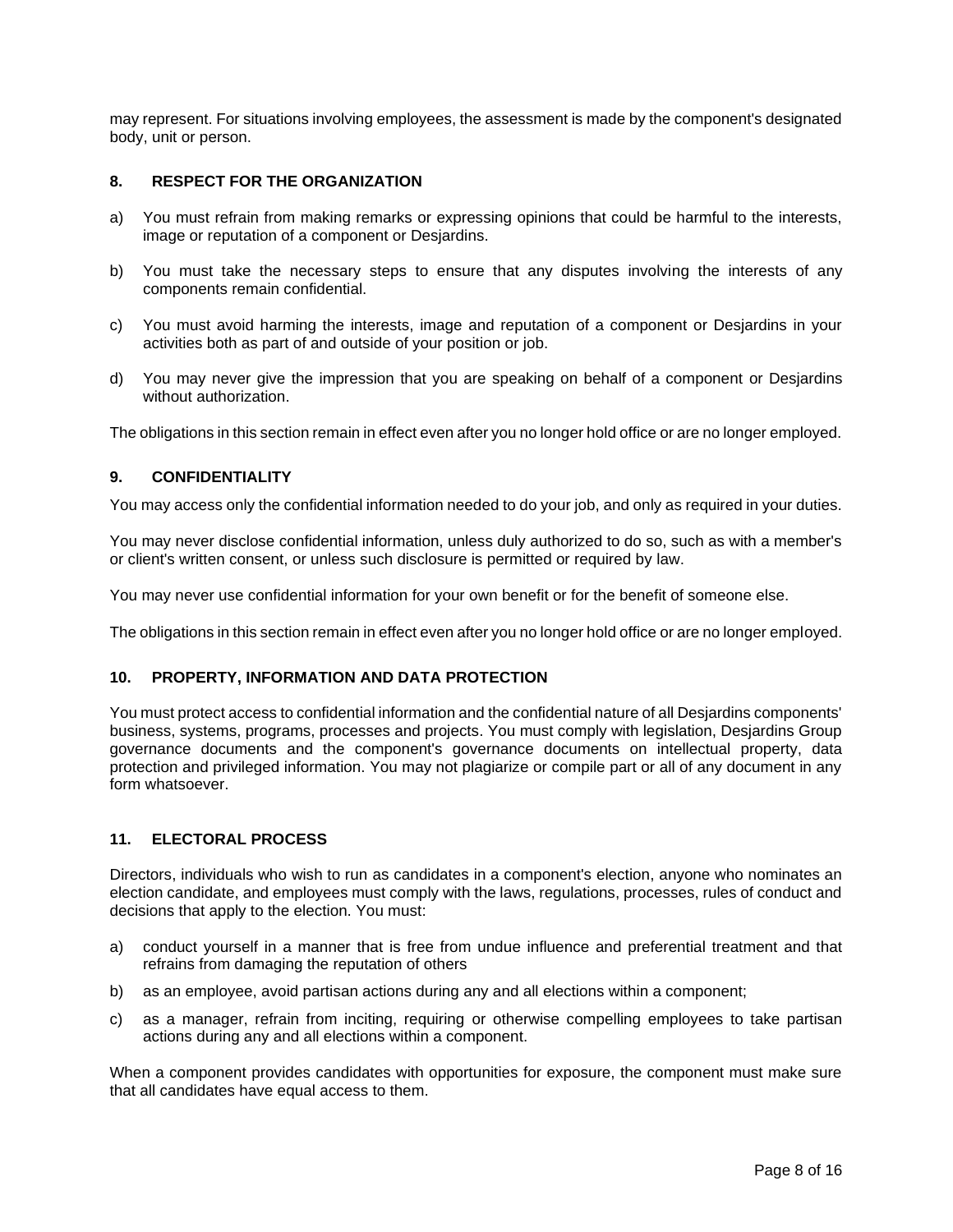# **12. SECURITIES TRANSACTIONS**

You may not directly or indirectly perform personal stock or security transactions based on information acquired through your duties, nor disclose this information to third parties unless required to do so by law or as part of your duties.

If, at the request of a component, you act as a director of a party making a public offering, you must comply with insider reporting and trading legislation with respect to the party's securities transactions.

#### **13. DISCLOSURE**

As part of your duties, you must provide a full and accurate disclosure of any information requested of you by the appropriate authorities.

You must cooperate with any investigation conducted internally by a component or externally by a regulator, subject to any legal or regulatory restrictions.

#### **14. DECLARATION OF INTERESTS AND RELATED PARTIES**

If you are a director or if you are an employee who holds a position of vice-president or higher within a component, you must complete a declaration of interests and related parties each year, using the component's prescribed form and content.

#### **15. RESIGNATION**

If you are a director and you resign for reasons related to how the component conducts its affairs, you must record your reasons in writing and send a copy to the component's body in charge of ethics and professional conduct and to any other designated authority, as applicable, in the following circumstances:

- (1) where you have grounds to believe that the conduct violates a provision of a law, regulation, bylaw, standard or the Code;
- (2) where you have grounds to believe that the conduct may have an adverse effect on the component's financial position.

If you give this notice in good faith, you will not incur any civil liability.

#### **16. CONSULTATION**

If you are a director facing an ethical issue, professional conduct situation or question on the interpretation or application of the principles and rules of professional conduct, you should check with the component's body in charge of ethics or professional conduct. As needed, this body may ask the Federation's Board of Ethics and Professional Conduct for an opinion, advice, recommendations or comment, which the body may then take into consideration, at its discretion.

If you are an employee facing an ethical issue, professional conduct situation or question on the interpretation or application of the principles and rules of professional conduct, you should check with your immediate supervisor or the component's body in charge of ethics or professional conduct. As needed, this body may ask the Federation's Board of Ethics and Professional Conduct for an opinion, advice, recommendations or comment, which the body may then take into consideration, at its discretion.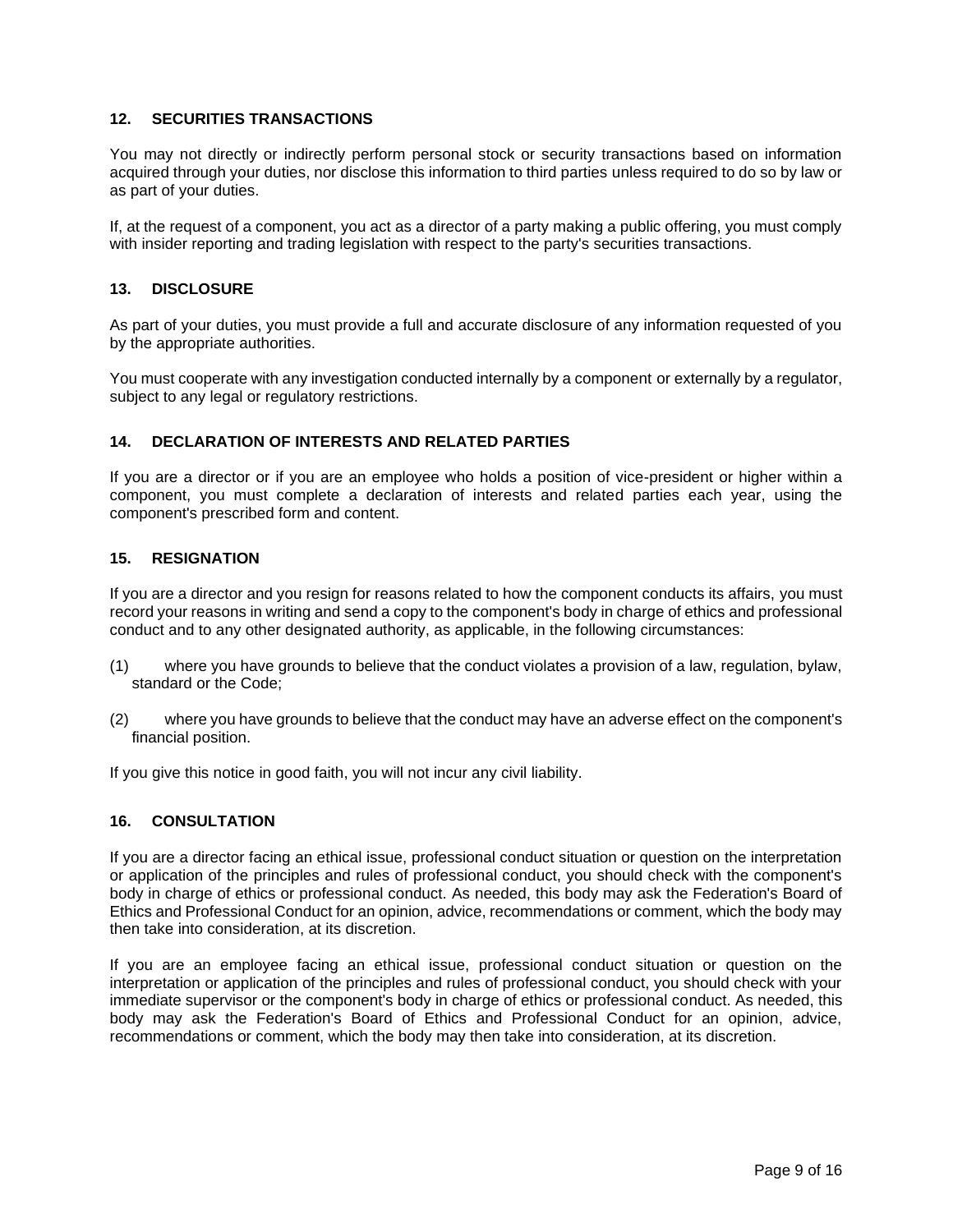# **17. REPORTING**

If you are a director and you are aware of a fact that, in your opinion, may constitute a violation of the principles and rules of professional conduct, you are responsible for reporting it:

- a) to the component's body in charge of professional conduct; or
- b) using the reporting tool provided by Desjardins.

If you are an employee and you are aware of a fact that, in your opinion, may constitute a violation of the principles and rules of professional conduct, you are responsible for reporting it:

- a) to your immediate supervisor; or
- b) to the component's body in charge of professional conduct; or
- c) using the reporting tool provided by Desjardins.

Steps will be taken to ensure confidentiality and to protect the identity of the person making the report. No action may be taken against a director or employee who has made a report in good faith.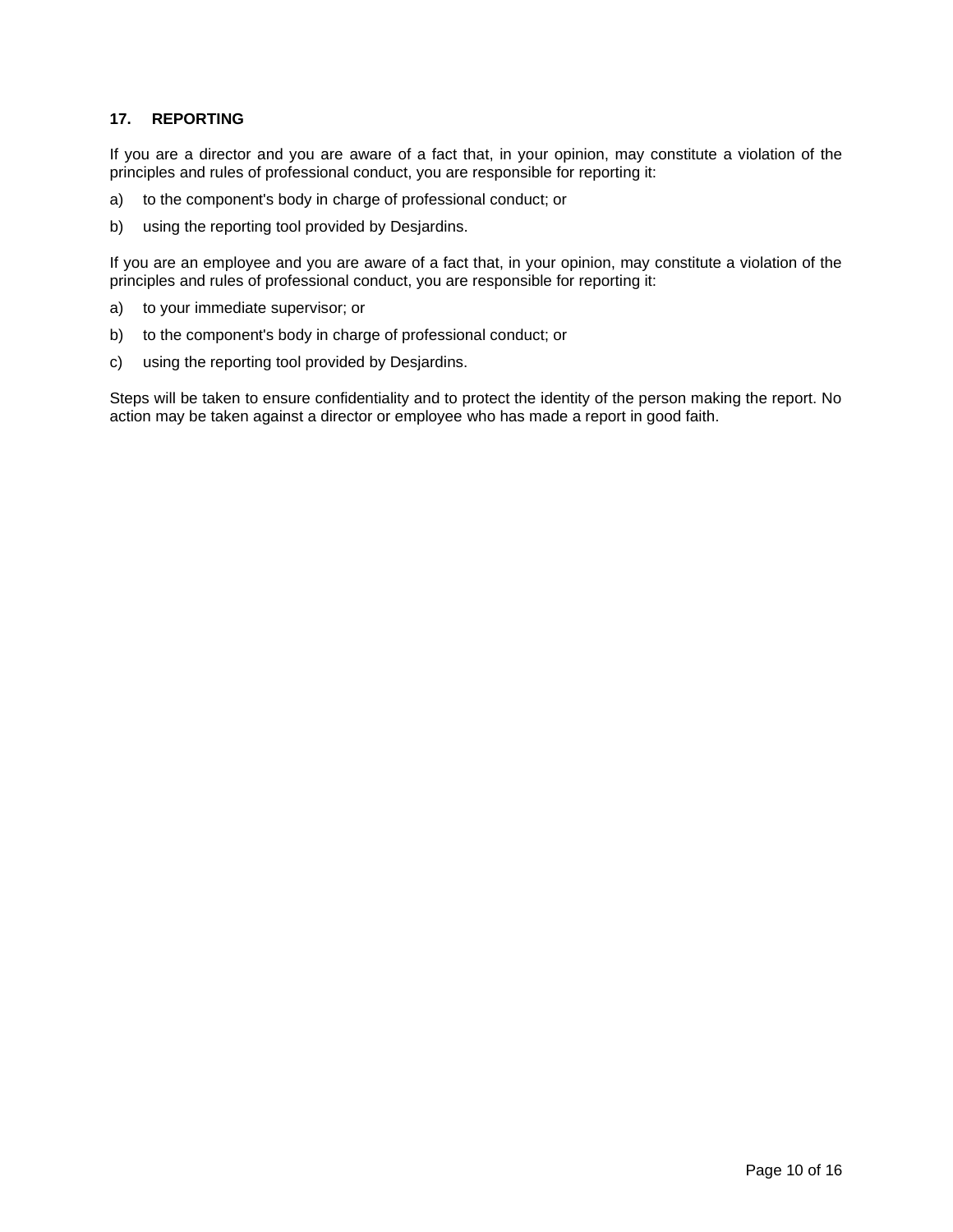# RULES FOR COMPONENTS

#### **18. BUSINESS RELATIONSHIPS**

Components must conduct their business relationships with directors, employees and other designated persons as they would in the normal course of business and in compliance with current regulations.

#### **18.1 Investments for directors, employees or related parties**

Desjardins Capital Management Inc. may not offer a party more favourable terms than those offered in the normal course of business when agreeing to an investment for a director, employee or related party, or when addressing an irregularity involving the investment. Irregularities involving investments occur when parties fail to meet their obligations toward Desjardins Capital Management Inc. Follow the process provided for this purpose in Appendix 2.

#### **19. REPUTATIONAL RISK**

Components must refrain from publicly disclosing anything that is likely to discredit another component or tarnish its reputation. Steps must be taken to ensure that disputes involving components' interests remain confidential.

# **20. CONTRACTS**

Any goods or services contracts or contracts to purchase assets must offer components favourable, or at least competitive, terms and conditions and be awarded impartially and without preferential treatment. Components may enter into such contracts with directors, employees, and directors' and employees' related parties and immediate family, provided it is allowed under the laws, regulations and standards governing the component, and strictly adheres to the terms therein.

#### **21. TIE-IN SALES**

Components cannot require a party that wishes to purchase a product or service to purchase another product or service from any component, unless the party voluntarily accepts a service offer package involving a number of products or services.

## **22. CONSULTANTS AND SUPPLIERS**

When a component requires the services of a consultant or a supplier, it must determine and require contractual protections with respect to the rules of professional conduct, according to the nature of the contract and the risk it represents, particularly with respect to confidentiality, conflict of interest and data protection.

#### **23. COMMITMENT**

Each component must provide directors and employees with a document describing the principles and rules of professional conduct. Components must also promptly inform employees and directors of any changes and hold regular awareness and training activities.

Each component must take the necessary steps to notify directors and employees, upon their arrival or hiring, as applicable, and to remind them each year that they must uphold the rules and principles of professional conduct and allow their actions and decisions to be guided by the values on which the rules and principles are based.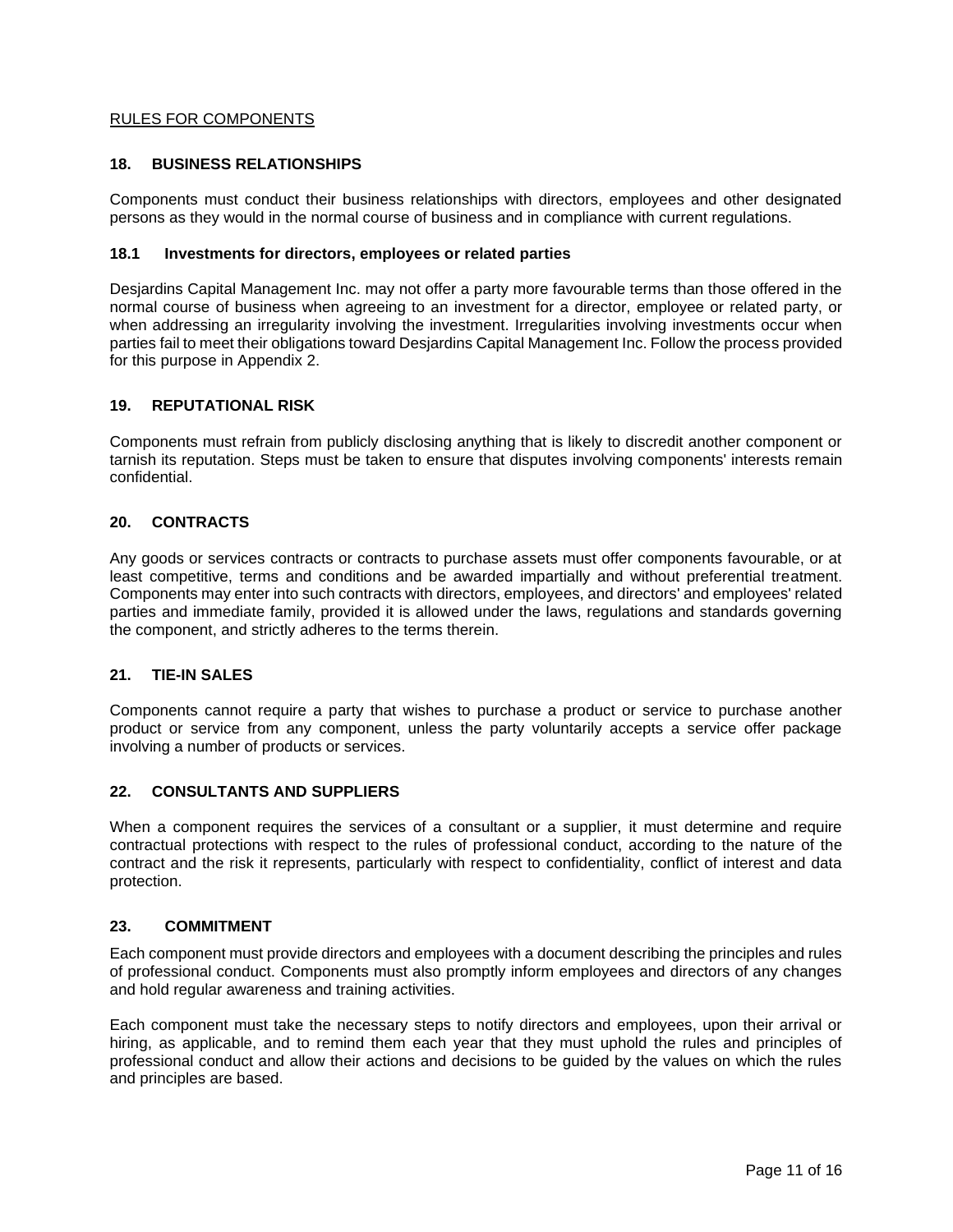Each year, directors and employees must acknowledge that they have read the principles and rules of professional conduct and agree to uphold them.

# **24. DIRECTORY**

Each component must establish and maintain a directory containing the information found in the declarations of interests and related parties.

## **25. SUPERVISION**

The component's board of directors is responsible for enforcing the principles and rules of professional conduct. The component's body in charge of professional conduct is responsible for ensuring that the principles and rules of professional conduct are upheld and for reporting on its activities.

#### **26. VIOLATIONS**

Any violation of the principles and rules of professional conduct must be dealt with promptly, respectfully and in confidentiality, by the component's body in charge of professional conduct or, in the case of an employee, by the employee's immediate supervisor.

Any violation of the principles and rules of professional conduct and any action to obstruct the body in charge of professional conduct or the immediate supervisor from fulfilling their duties may result in sanctions or disciplinary measures depending on the severity of the situation and the consequences.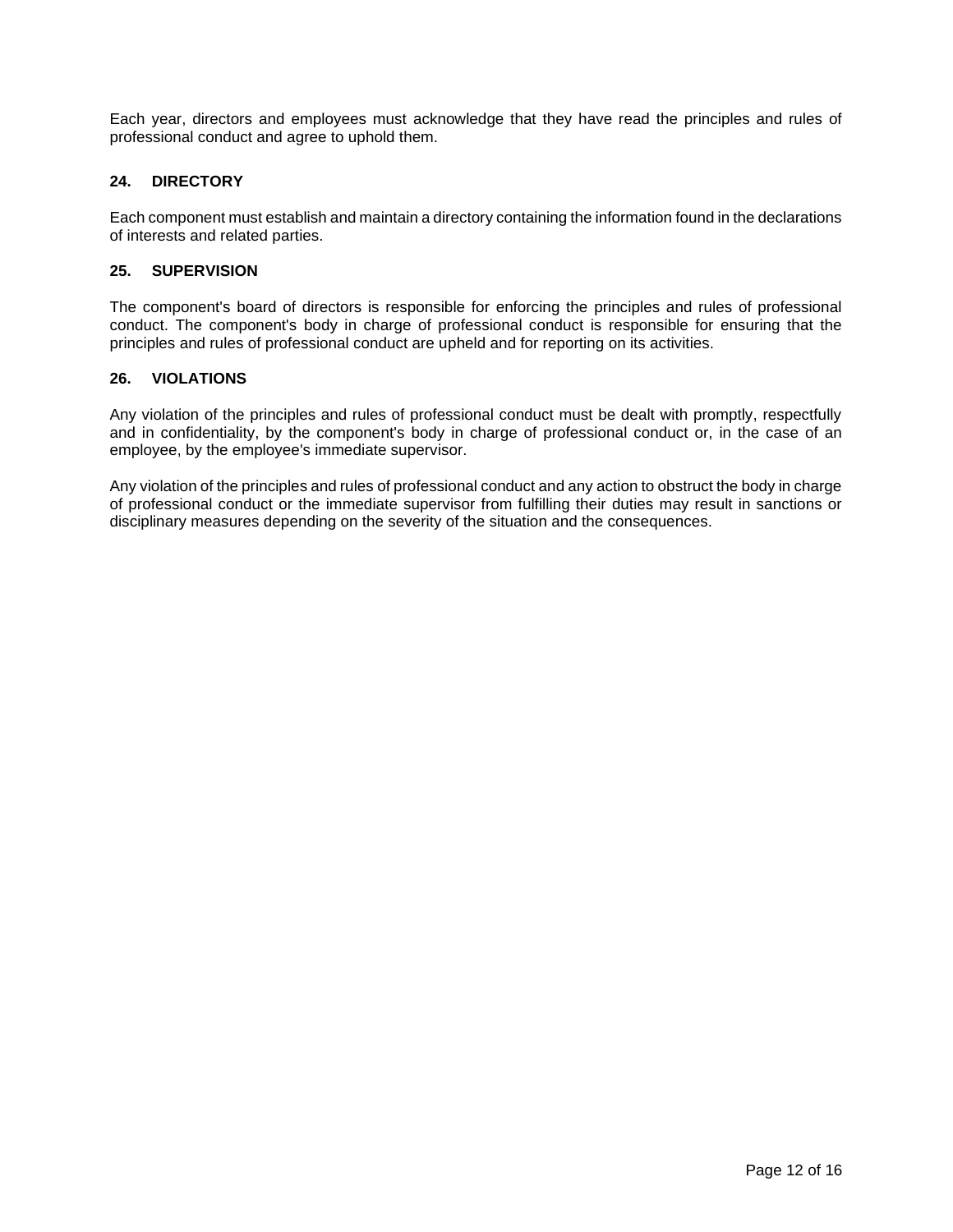# **APPENDIX 1 – DEFINITIONS**

Unless otherwise indicated by the context, the following definitions apply:

#### **DEFINITIONS SHARED BY ALL COMPONENTS**

- 1.1.1 "board of directors" means the decision-making body that manages a component's affairs.
- 1.1.2 "body in charge of ethics and professional conduct" means the body entrusted under a law, regulation, bylaw or decision of the component's board of directors to adopt the rules of professional conduct, where applicable, and to enforce the Code of Professional Conduct.
- 1.1.3 "Code" means the Desjardins Code of Professional Conduct, which outlines the principles and rules applicable to Desjardins directors, employees and components
- 1.1.4 "component" means any entity that is part of Desjardins, namely the Desjardins caisses, caisses populaires belonging to Fédération des Caisses de l'Ontario, shared services (e.g., Desjardins Business and Desjardins Signature Service), the Fédération des caisses Desjardins du Québec, the Caisse centrale Desjardins, the Groupe coopératif Desjardins as defined in section 6.2 of the *Act Respecting Financial Services Cooperatives*, the Fédération des caisses populaires de l'Ontario Inc., the Desjardins Security Fund, Desjardins International Development, the Desjardins Foundation, the Alphonse Desjardins Historical Society, the Desjardins Group Pension Plan, Desjardins's holding companies and subsidiaries; in Quebec, "subsidiary" refers to any controlled legal person or partnership and, in Ontario, to any body corporate referred to under section 3 of the *Credit Unions and Caisses Populaires Act, 1994.*
- 1.1.5 "confidential information" means any personal or private information, whether in verbal, written, electronic or other form, about a member, client, director, employee, component or business partner; it also includes any information that directors and employees are lawfully required to keep private and any information they receive or learn about in circumstances leading them to believe it should be kept confidential.
- 1.1.6 "controlled legal person or partnership" means the following:

A legal person is controlled by a party when that party can elect the majority of the legal person's directors or holds, directly or through legal persons controlled by that party, more than 50% of the voting rights attached to the legal person's shares.

A partnership is controlled by a party when that party holds, directly or through legal persons controlled by that party, more than 50% of the shares. A limited partnership is controlled by a party when that party or a legal person controlled by that party is a general partner.

A legal person is controlled by the Federation when the Federation and its member caisses together can elect the majority of the legal person's directors or together hold, directly or through legal persons they control, more than 50% of the voting rights attached to the legal person's shares.

A legal person is controlled by a caisse when the caisse and other caisses in the network together can elect the majority of the legal person's directors or together hold, directly or through legal persons they control, more than 50% of the voting rights attached to the legal person's shares.

1.1.7 "Desjardins" means Desjardins Group.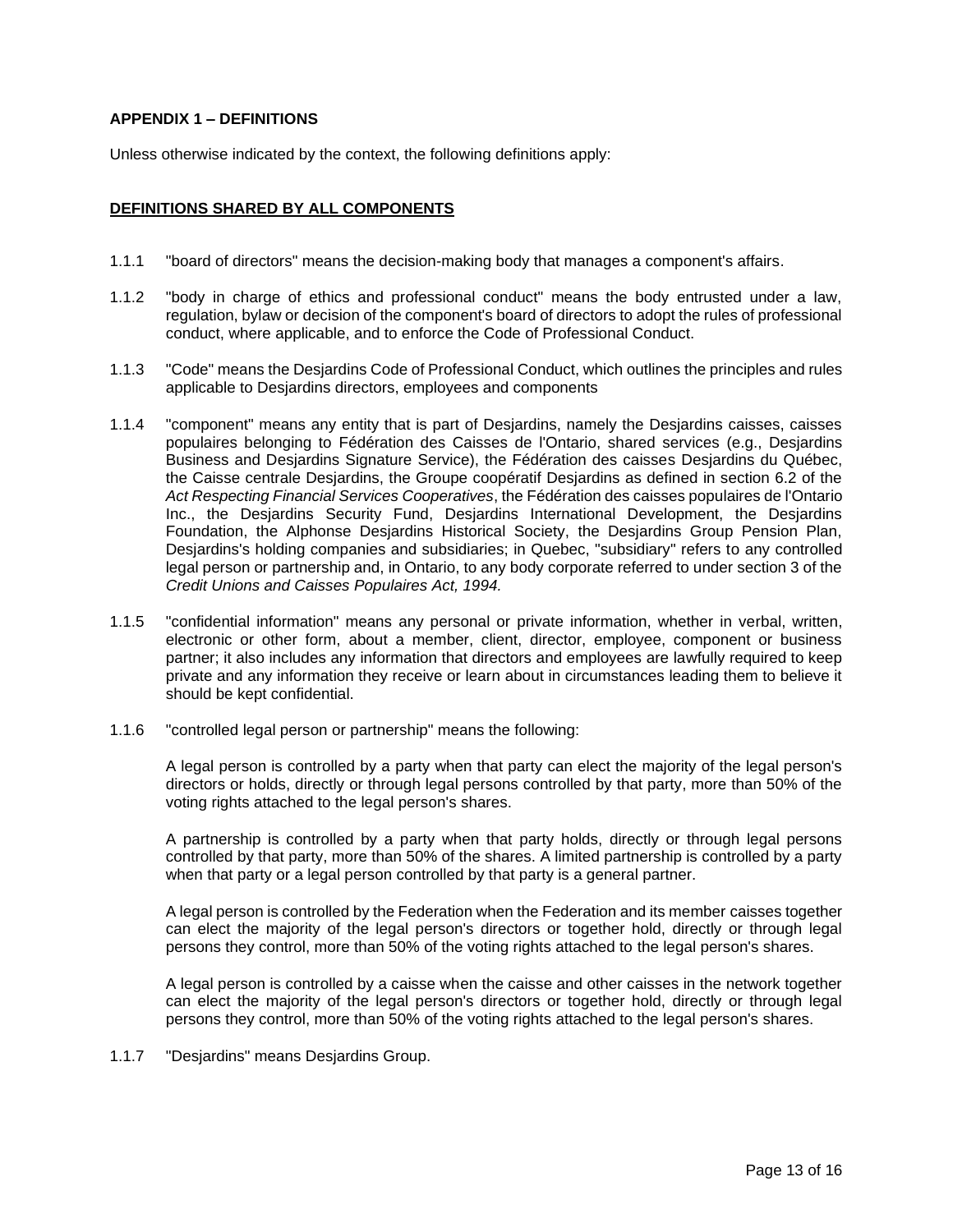- 1.1.8 "director" means a member of a board of directors.
- 1.1.9 "employee" means anyone who works part time, full time or on an occasional basis for a component.
- 1.1.10 "Federation" means the Fédération des caisses Desjardins du Québec.
- 1.1.11 "immediate family" means a director's or employee's father, mother, brother, sister, son-in-law, daughter-in-law, father-in-law, mother-in-law, brother-in-law, sister-in-law, adult child, spouse's adult child, as well as anyone else with family ties living with the director or employee.
- 1.1.12 "party" refers to any natural or legal person, which includes partnerships, associations and any other entities.
- 1.1.13 "privileged information" means any information about a public company that has not been disclosed to the public and that could affect the decision of a reasonable investor or the value or market price of the company's securities. Privileged information typically involves a material fact or change.
- 1.1.14 "related party" refers to a director's or employee's spouse, minor child, spouse's minor child, parents, or spouse's parents, or to a legal person or partnership having economic ties to, within the meaning of the Act, or controlled individually or jointly by, a director or employee, their spouse, their minor child, or their spouse's minor child; "spouse's minor child" refers to a child living with the director or employee.
- 1.1.15 "spouse" means:
	- a) either of 2 persons who are married to each other or joined by civil union or who have registered their common-law relationship under any applicable provincial legislation;
	- b) either of 2 persons of the same or opposite sex living together in a conjugal relationship for at least 1 year without interruption or from the time they together became the parents of a child.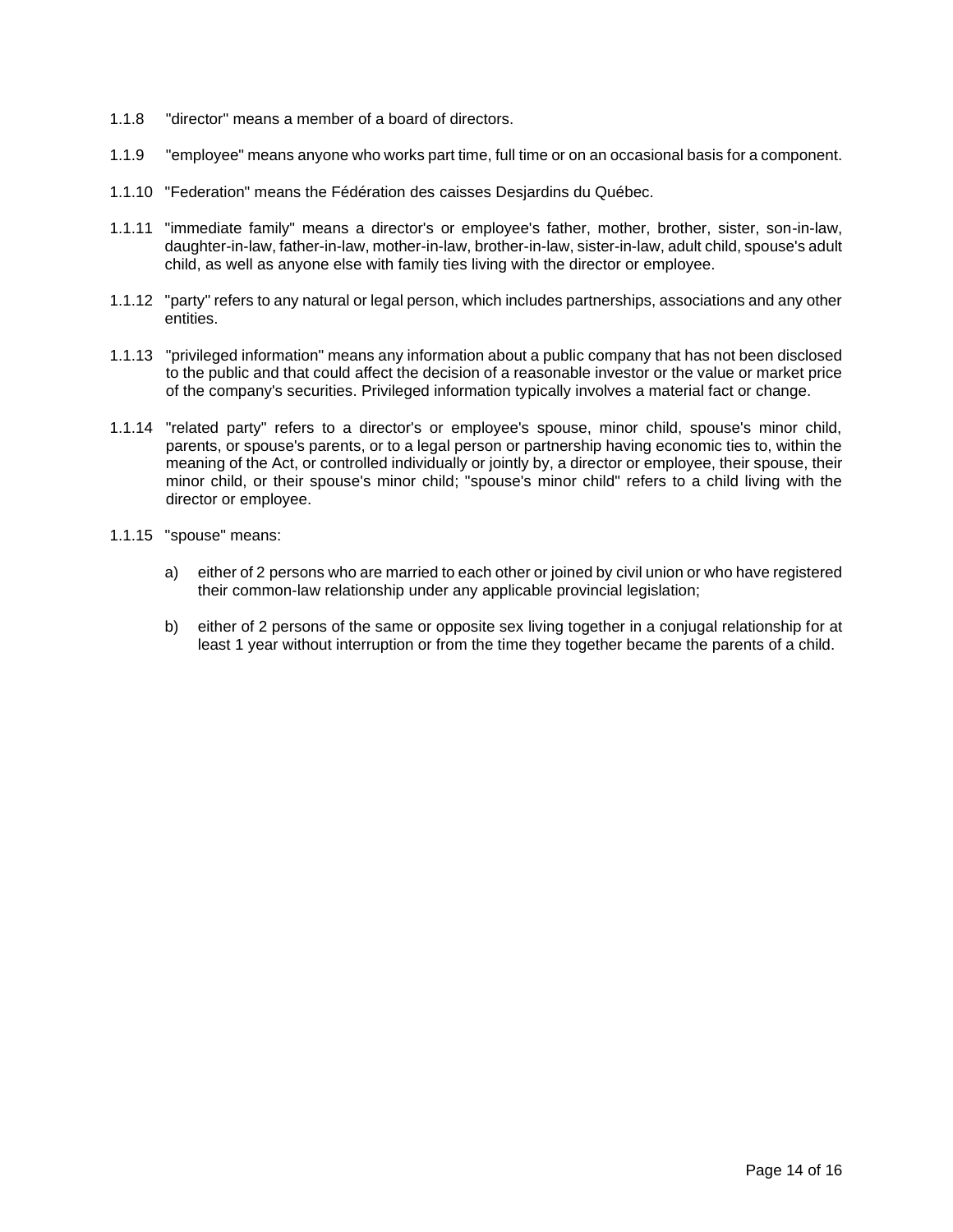## **APPENDIX 2 – PROCESS**

#### **INVESTMENTS FOR DIRECTORS, COMMITTEE MEMBERS, EMPLOYEES OR RELATED PARTIES**

#### **Basic principles**

- Treat everyone equally. Avoid giving preferential treatment to a business owner with ties to Desjardins Capital Management Inc. (Desjardins Capital) or, conversely, demanding more of them.
- Avoid real and perceived conflict of interest situations that could lead to reputation or image risk.
- Based on the laws and regulations that apply to Capital régional et coopératif Desjardins, investments for directors, committee members, employees or related parties may not come from Capital régional et coopératif Desjardins. These investments may only be made through other funds.

#### **Types of investments – Risks and risk mitigation measures**

#### **Equity investments**

Equity investments (purchasing shares of a company) require a business valuation.

Desjardins Capital requires its dedicated business valuation team (Financial expertise and shareholder relations department), which is independent from the investment group, to assess all equity investment requests. This approach mitigates the risk of giving or appearing to give preferential treatment to a business owner with ties to Desjardins Capital over another business owner (in this case, based on business value).

That means:

- $\checkmark$  All equity investment requests must be submitted to the Financial expertise and shareholder relations department, which will assess the business's value.
- $\checkmark$  The potential transaction must fall within the valuation range set by the Financial expertise and shareholder relations department.

#### **Debt investments (debentures, loans)**

The risk with this type of investment is that Desjardins Capital may give or appear to give preferential treatment to a business owner by granting them longer deferrals or lower interest rates, by not requiring any management or analysis fees, etc.

To mitigate this risk, Desjardins Capital requires that:

 $\checkmark$  The rating and expected return in the rate schedule, as well as the guidelines for deferrals and fees, are respected **in every way**.

#### **Other conditions**

- $\checkmark$  If the investment needs to be managed by the Investment specialized services department (businesses facing financial difficulties), prioritize the normal procedures. The goal is to protect the values of Desjardins Capital and Desjardins Group.
- $\checkmark$  Make sure to have veto rights on cash outflows to related companies.
- $\checkmark$  Respect the basic models for loan agreements, shareholder agreements and subscription agreements.
- ✓ If a request involves a shareholder buyout, **then before a conditional offer letter is issued,** present the request to the management committee to assess the transaction's